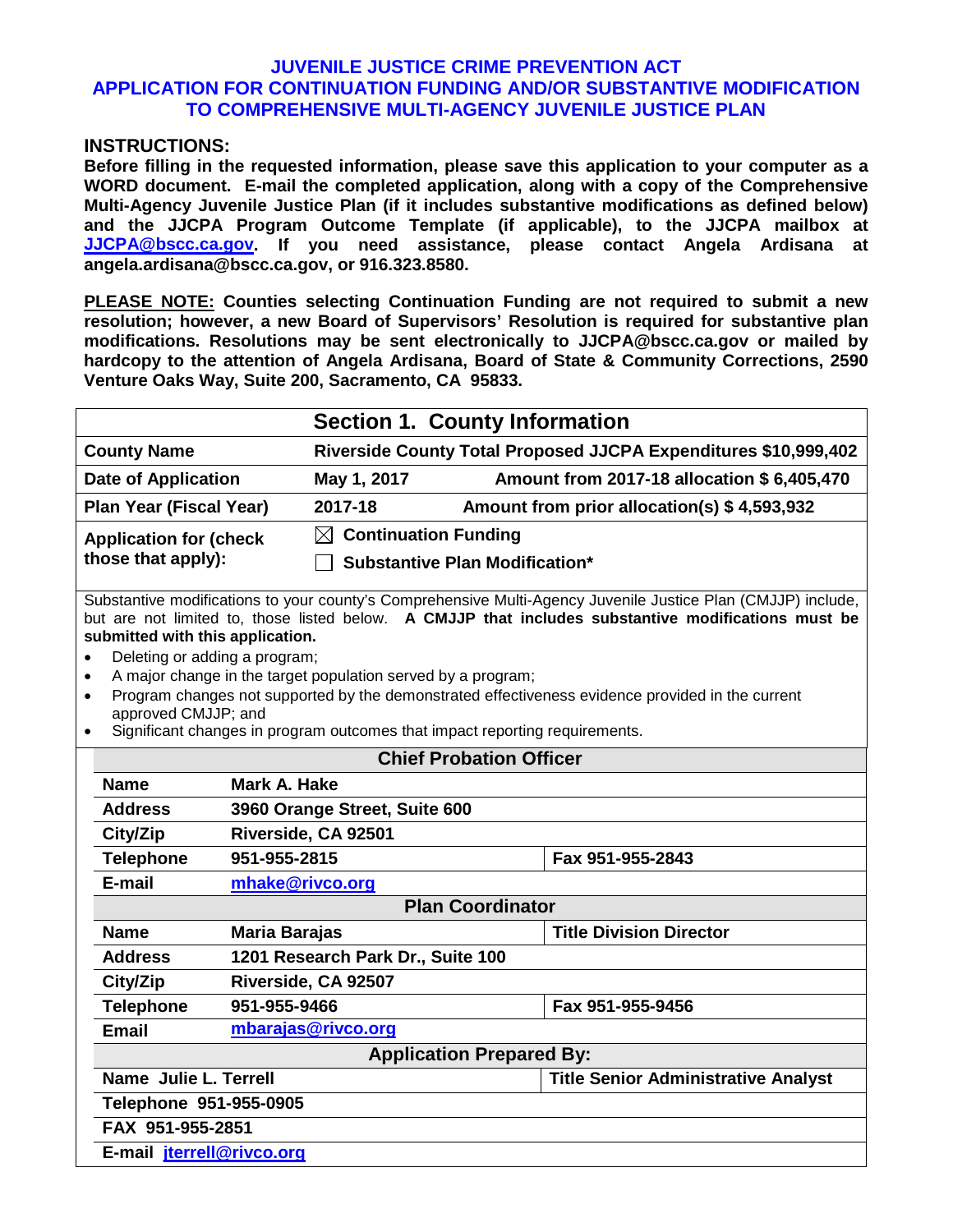| Section 2. Juvenile Justice Coordinating Council (JJCC)                   |  |  |  |  |
|---------------------------------------------------------------------------|--|--|--|--|
| List any changes to your JJCC.* Check here if there have been no changes. |  |  |  |  |
| Name/Agency of those Added/Deleted<br><b>Added</b><br><b>Deleted</b>      |  |  |  |  |
| John J. Benoit/Riverside County Board of Supervisor                       |  |  |  |  |
| John F. Tavaglione/Riverside County Board of Supervisor                   |  |  |  |  |
|                                                                           |  |  |  |  |

\*Note: Section 749.22 of the Welfare and Institutions Code, Chapter 325, Statutes of 1998, mandates the following membership on the Juvenile Justice Coordinating Council. (Additional members may be added.)

"The coordinating councils shall, at a minimum, include the chief probation officer, as chair, and one representative each from the district attorney's office, the public defender's office, the sheriff's department, the board of supervisors, the department of social services, the department of mental health, a community-based drug and alcohol program, a city police department, the county office of education or a school district, and an atlarge community representative. In order to carry out its duties pursuant to this section, a coordinating council shall also include representatives from nonprofit community-based organizations providing services to minors."

# **Section 3. Plan Modification**

**Summarize proposed modifications to your plan with respect to each of the following:**

- I. Changes in law enforcement, probation, education, mental health, health, social services, drug and alcohol and other resources that specifically target at-risk juveniles, juvenile offenders and their families:
- II. Changes in the prioritization of the neighborhoods, schools, and other areas in the community that face a significant public safety risk from juvenile crime:
- III. Changes in the continuum of responses to juvenile crime and delinquency that demonstrate a collaborative and integrated approach for implementing swift, certain and graduated responses to at risk youth and juvenile offenders:

# **Section 4. Modifications to Current Programs**

**Provide the name and other requested information for each current program proposed for modification. (Copy this section if more than three programs are to be modified.)**

**Program Name: Gang Intervention for Teens program**

Proposed program modifications and reasons for change: The Sheriff's department is reducing the number of interventions from an unspecified number of operations down to two a week. The reduction in intervention operations is due to a reduction in Sheriff's deputies on the gang task forces that are leading the program Changes to program outcomes, goals and/or outcome measures: No changes to outcome measures.

## **Program Name:**

Proposed program modifications and reasons for change:

Changes to program outcomes, goals and/or outcome measures:

### **Program Name:**

Proposed program modifications and reasons for change:

Changes to program outcomes, goals and/or outcome measures: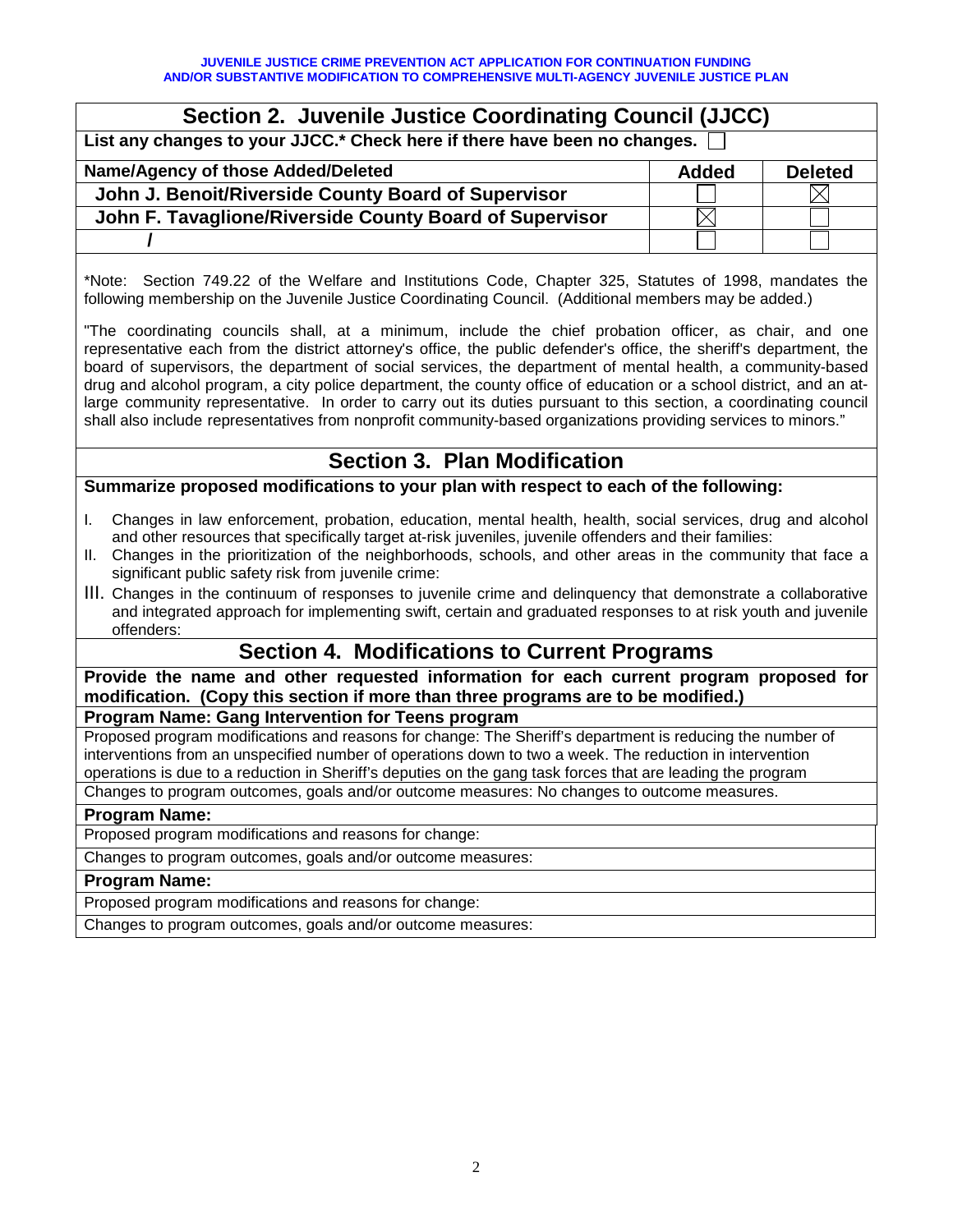| <b>Section 5. Added/Deleted Programs</b>                                                                                                                                                                                                                                                                                                                                                                                  |  |  |  |
|---------------------------------------------------------------------------------------------------------------------------------------------------------------------------------------------------------------------------------------------------------------------------------------------------------------------------------------------------------------------------------------------------------------------------|--|--|--|
| Provide all requested information for each program that will be added or deleted.                                                                                                                                                                                                                                                                                                                                         |  |  |  |
| Name(s) of Deleted Program(s) (if any):                                                                                                                                                                                                                                                                                                                                                                                   |  |  |  |
| II. Information for Added Program (Copy this section for each additional program to be added.)                                                                                                                                                                                                                                                                                                                            |  |  |  |
| Program Name:<br>А.                                                                                                                                                                                                                                                                                                                                                                                                       |  |  |  |
| B.<br>Target Population:                                                                                                                                                                                                                                                                                                                                                                                                  |  |  |  |
| <b>Estimated Annual Number of Clients Served:</b><br>C.                                                                                                                                                                                                                                                                                                                                                                   |  |  |  |
| Program Category: (check all that Apply)<br>D.                                                                                                                                                                                                                                                                                                                                                                            |  |  |  |
| Suppression<br>Prevention<br>Intervention<br>Incapacitation                                                                                                                                                                                                                                                                                                                                                               |  |  |  |
| Е.<br>Describe the program's goals, youth who will be served, and services they will receive.                                                                                                                                                                                                                                                                                                                             |  |  |  |
| Describe the collaborations that will occur with other agencies.<br>F.                                                                                                                                                                                                                                                                                                                                                    |  |  |  |
| Describe the basis upon which the program, or elements thereof, have been demonstrated to be effective<br>G.                                                                                                                                                                                                                                                                                                              |  |  |  |
| in reducing juvenile crime and/or delinquency (a pre-requisite for program approval).                                                                                                                                                                                                                                                                                                                                     |  |  |  |
| Describe the nature and time frame(s) for implementation of the major program components.<br>Н.                                                                                                                                                                                                                                                                                                                           |  |  |  |
| State law requires that the following outcomes be assessed for approved programs: arrest rate, rate of<br>successful completion of probation, incarceration rate, probation violation rate, rates of completion of<br>restitution and court-ordered community service, and annual per capita program costs. For added<br>programs only, go to the "Juvenile Justice Crime Prevention Act Outcome Template" to provide the |  |  |  |

**required information for these outcomes and any additional outcomes that will be used to assess the achievements of program participants. Email the completed template with this application.** 

## **Section 6. Program Budgets**

**Using the following templates, provide the current and proposed budget for each funded program. Copy these templates if more than one program is proposed for funding.** 

## **Program Name: Youth Accountability Team Program**

| <b>Current Budget</b>                                              | <b>State Funds</b> | <b>Interest</b> | <b>Non-JJCPA</b><br><b>Funds</b> |
|--------------------------------------------------------------------|--------------------|-----------------|----------------------------------|
| <b>Salaries and Benefits</b>                                       | \$6,366,371        |                 |                                  |
| <b>Services and Supplies</b>                                       | \$595,323          |                 |                                  |
| <b>Professional Services</b>                                       | \$70,000           |                 |                                  |
| <b>Community-Based Organizations</b>                               | \$554,809          |                 |                                  |
| <b>Fixed Assets/Equipment</b>                                      |                    |                 |                                  |
| Administrative Overhead (Maximum = 0.5% of State<br><b>Funds</b> ) | \$31,845           |                 |                                  |
| <b>Other</b>                                                       |                    |                 |                                  |
| <b>Fund Totals</b>                                                 | \$7,618,348        | \$0             | \$0                              |

| <b>Proposed Budget</b>                                     | <b>State Funds</b> | <b>Interest</b> | <b>Non-JJCPA</b><br><b>Funds</b> |
|------------------------------------------------------------|--------------------|-----------------|----------------------------------|
| <b>Salaries and Benefits</b>                               | \$8,258,032        |                 |                                  |
| <b>Services and Supplies</b>                               | \$760,615          |                 |                                  |
| <b>Professional Services</b>                               | \$119,700          |                 |                                  |
| <b>Community-Based Organizations</b>                       | \$1,457,028        |                 |                                  |
| <b>Fixed Assets/Equipment</b>                              |                    |                 |                                  |
| Administrative Overhead (Maximum = 0.5% of State<br>Funds) | \$32,027           |                 |                                  |
| <b>Other</b>                                               |                    |                 |                                  |
| <b>Fund Totals</b>                                         | \$10,627,402       | \$0             | \$0                              |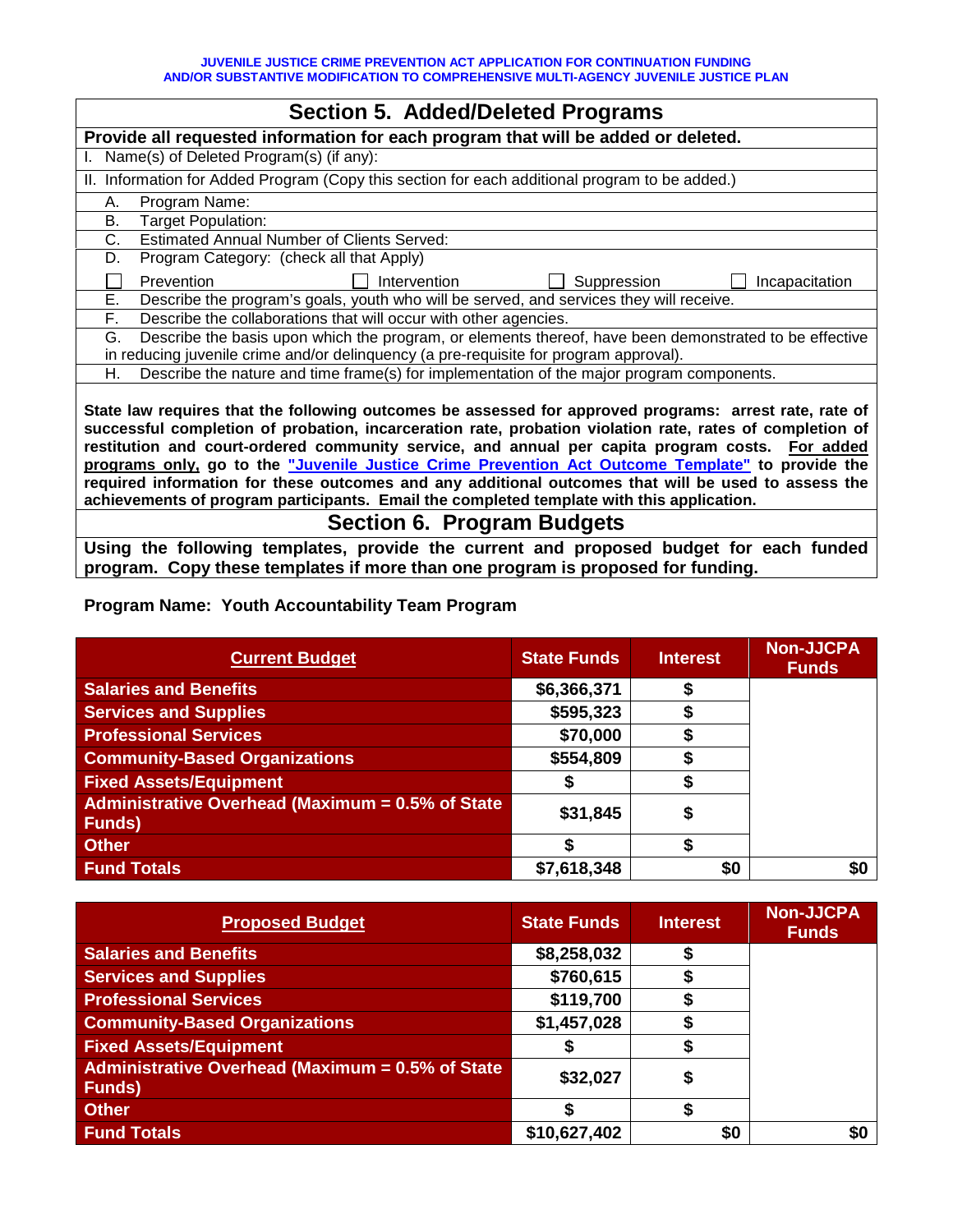## **Program Name: Restorative Justice: Victim Mediation Services**

| <b>Current Budget</b>                                              | <b>State Funds</b> | <b>Interest</b> | <b>Non-JJCPA</b><br><b>Funds</b> |
|--------------------------------------------------------------------|--------------------|-----------------|----------------------------------|
| <b>Salaries and Benefits</b>                                       |                    |                 |                                  |
| <b>Services and Supplies</b>                                       |                    |                 |                                  |
| <b>Professional Services</b>                                       | \$161,117          |                 |                                  |
| <b>Community-Based Organizations</b>                               |                    |                 |                                  |
| <b>Fixed Assets/Equipment</b>                                      |                    |                 |                                  |
| Administrative Overhead (Maximum = 0.5% of State<br><b>Funds</b> ) |                    | Œ               |                                  |
| <b>Other</b>                                                       |                    |                 |                                  |
| <b>Fund Totals</b>                                                 | \$161,11           |                 |                                  |

| <b>Proposed Budget</b>                                                    | <b>State Funds</b> | <b>Interest</b> | <b>Non-JJCPA</b><br><b>Funds</b> |
|---------------------------------------------------------------------------|--------------------|-----------------|----------------------------------|
| <b>Salaries and Benefits</b>                                              |                    |                 |                                  |
| <b>Services and Supplies</b>                                              |                    |                 |                                  |
| <b>Professional Services</b>                                              | \$161,000          |                 |                                  |
| <b>Community-Based Organizations</b>                                      |                    |                 |                                  |
| <b>Fixed Assets/Equipment</b>                                             |                    |                 |                                  |
| <b>Administrative Overhead (Maximum = 0.5% of State</b><br><b>Funds</b> ) |                    |                 |                                  |
| <b>Other</b>                                                              |                    |                 |                                  |
| <b>Fund Totals</b>                                                        | \$161,000          |                 |                                  |

**Program Name: Tattoo Removal Program**

| <b>Current Budget</b>                                             | <b>State Funds</b> | <b>Interest</b> | <b>Non-JJCPA</b><br><b>Funds</b> |
|-------------------------------------------------------------------|--------------------|-----------------|----------------------------------|
| <b>Salaries and Benefits</b>                                      |                    |                 |                                  |
| <b>Services and Supplies</b>                                      |                    |                 |                                  |
| <b>Professional Services</b>                                      | \$50,000           |                 |                                  |
| <b>Community-Based Organizations</b>                              |                    |                 |                                  |
| <b>Fixed Assets/Equipment</b>                                     |                    |                 |                                  |
| Administrative Overhead (Maximum = 0.5% of State<br><b>Funds)</b> |                    |                 |                                  |
| <b>Other</b>                                                      |                    |                 |                                  |
| <b>Fund Totals</b>                                                | \$50,000           |                 |                                  |

| <b>Proposed Budget</b>               | <b>State Funds</b> | <b>Interest</b> | <b>Non-JJCPA</b><br><b>Funds</b> |
|--------------------------------------|--------------------|-----------------|----------------------------------|
| <b>Salaries and Benefits</b>         |                    |                 |                                  |
| <b>Services and Supplies</b>         |                    |                 |                                  |
| <b>Professional Services</b>         | \$50,000           |                 |                                  |
| <b>Community-Based Organizations</b> |                    |                 |                                  |
| <b>Fixed Assets/Equipment</b>        |                    |                 |                                  |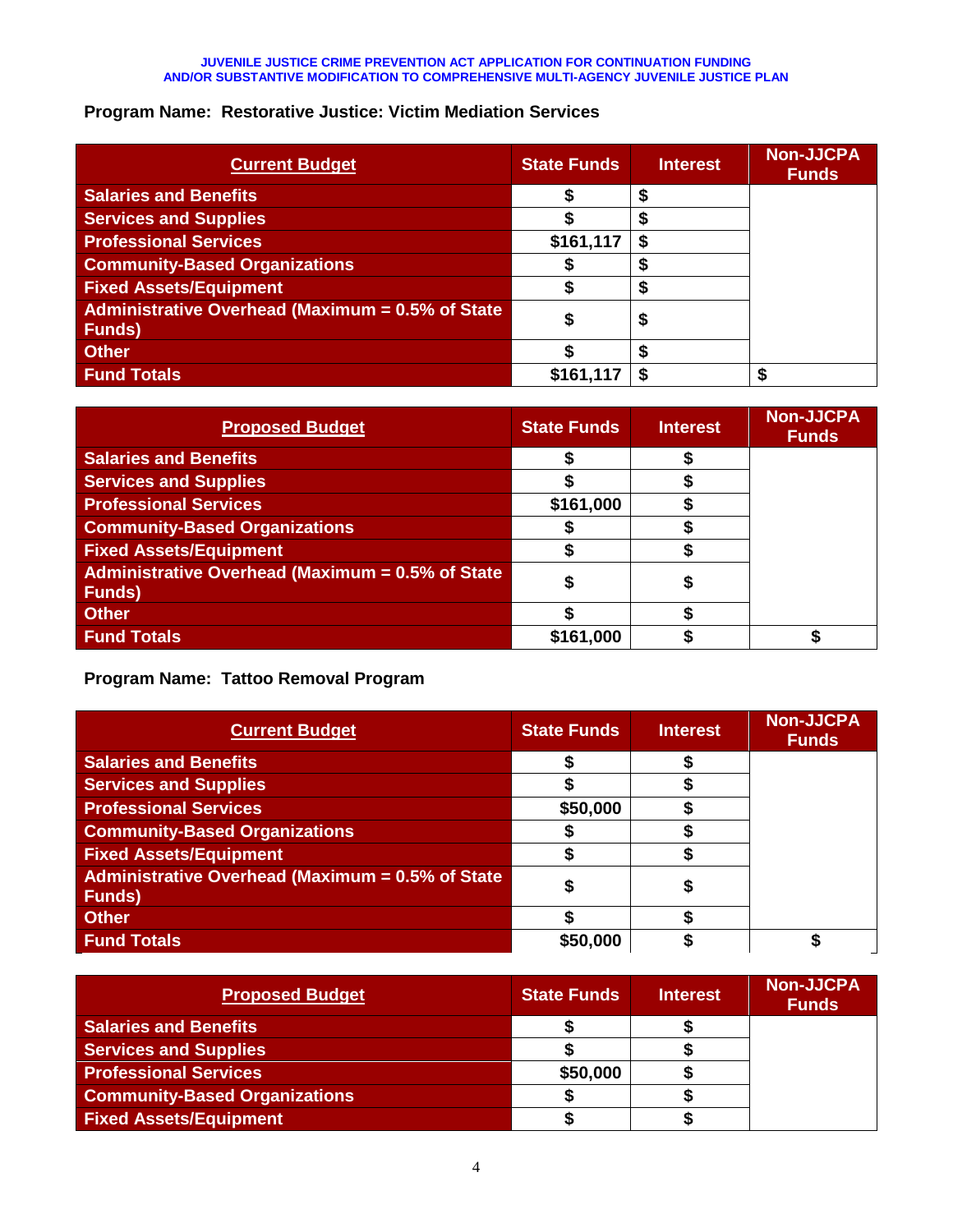| Administrative Overhead (Maximum = 0.5% of State<br><b>Funds</b> ) |          |     |    |
|--------------------------------------------------------------------|----------|-----|----|
| <b>Other</b>                                                       |          |     |    |
| <b>Fund Totals</b>                                                 | \$50,000 | \$0 | 50 |

**Program Name: Gang Intervention for Teens Program**

| <b>Current Budget</b>                                              | <b>State Funds</b> | <b>Interest</b> | <b>Non-JJCPA</b><br><b>Funds</b> |
|--------------------------------------------------------------------|--------------------|-----------------|----------------------------------|
| <b>Salaries and Benefits</b>                                       |                    |                 |                                  |
| <b>Services and Supplies</b>                                       |                    |                 |                                  |
| <b>Professional Services</b>                                       | \$250,000          |                 |                                  |
| <b>Community-Based Organizations</b>                               |                    |                 |                                  |
| <b>Fixed Assets/Equipment</b>                                      |                    |                 |                                  |
| Administrative Overhead (Maximum = 0.5% of State<br><b>Funds</b> ) |                    |                 |                                  |
| <b>Other</b>                                                       |                    |                 |                                  |
| <b>Fund Totals</b>                                                 | \$250,000          | \$0             | \$0                              |

| <b>Proposed Budget</b>                                             | <b>State Funds</b> | <b>Interest</b> | <b>Non-JJCPA</b><br><b>Funds</b> |
|--------------------------------------------------------------------|--------------------|-----------------|----------------------------------|
| <b>Salaries and Benefits</b>                                       |                    |                 |                                  |
| <b>Services and Supplies</b>                                       |                    |                 |                                  |
| <b>Professional Services</b>                                       | \$161,000          |                 |                                  |
| <b>Community-Based Organizations</b>                               |                    |                 |                                  |
| <b>Fixed Assets/Equipment</b>                                      |                    |                 |                                  |
| Administrative Overhead (Maximum = 0.5% of State<br><b>Funds</b> ) | 5                  |                 |                                  |
| <b>Other</b>                                                       |                    |                 |                                  |
| <b>Fund Totals</b>                                                 | \$161,000          | \$0             | \$0                              |

# **Section 7. Board of Supervisors' Resolution**

**Counties selecting Continuation Funding are not required to submit a new resolution. A new Board of Supervisors' Resolution (and in the case of a city and county, a letter from the mayor) approving the Comprehensive Multi-agency Juvenile Justice Plan is required for a substantive plan modification. A sample of the resolution follows:**

BE IT RESOLVED that the Board of Supervisors of the County of hereby:

Authorizes said Chief Probation Officer, or the chairperson of the Board of Supervisors to submit and/or to sign County's Application for Approval for the County's Comprehensive Multi-agency Juvenile Justice Plan and related contracts, amendments, or extensions with the State of California; and,

Assures that the County of Comprehensive Multi-agency Juvenile Justice Plan has been developed, reviewed and provided to the Board of State and Community Corrections (BSCC) in a format determined by the BSCC.

Assures that the County of **Board of Supervisors and the Juvenile Justice Coordinating Council has** reviewed and approves the County's Comprehensive Multi-agency Juvenile Justice Plan.